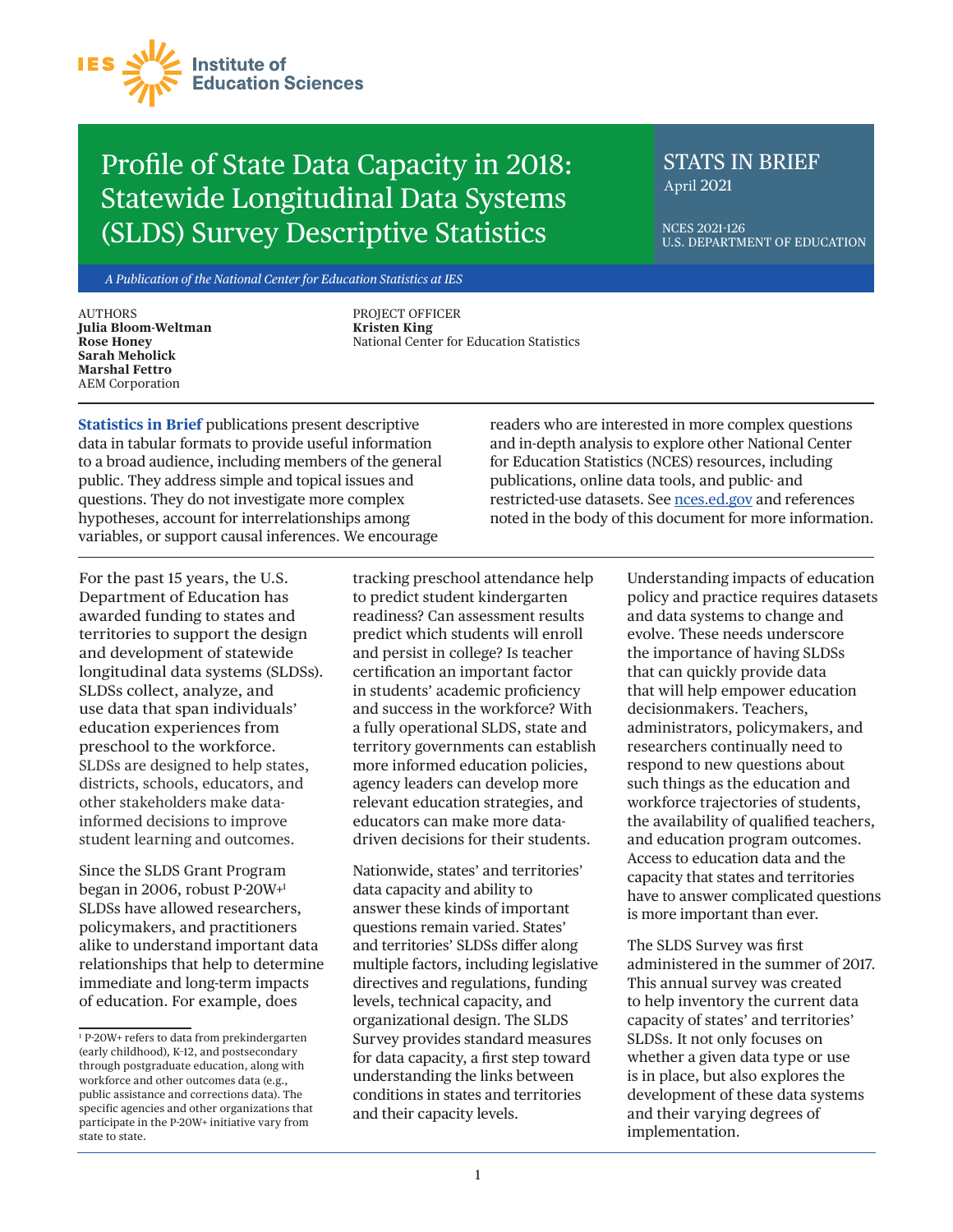The SLDS Survey asks all states and territories to provide information about the types of data that are included in their SLDSs; how they use SLDS data to inform policy; and the capacity of their SLDSs for automated linking of K–12 student data to other data, including teacher, postsecondary, workforce, Perkins career and technical education (CTE), and early childhood data. To provide a snapshot of current data system capabilities, the survey collects information about states' and territories' goals and intentions regarding their data systems by asking respondents to indicate whether a data system's capacity is in place and operational, in progress toward becoming operational, planned, or not planned.

This Statistics in Brief provides aggregate information about states and territories that connect data from different sources in their SLDSs. In order to explore the types of data they collect, how the data are defined, how the data systems are structured, and how the data are ultimately used, this brief explores the following four study questions that represent a portion of the results collected from the survey.

- 1. What types of K–12 data are included in the statewide longitudinal data systems (SLDSs)?
- 2. What is the capacity for linking K–12 student data in the SLDS to other data? How are the data linked?
- 3. Are there data dictionaries published to the state website? Are data aligned to the Common Education Data Standards (CEDS)?
- 4. How do states and territories use data for reporting and decisionmaking?

#### **Data, Measures, and Methods**

*Data*. This brief presents findings from the 2018 SLDS Survey, the second year of the annual survey. The response rate increased from 82 percent (46 states and territories) in 2017 to 91 percent (51 of 56 states and territories) in 2018. All state education agencies (SEAs) eligible to receive SLDS grants received the SLDS Survey, including SEAs from all 50 states, the District of Columbia, the U.S. Virgin Islands, Puerto Rico, American Samoa, Guam, and the Northern Mariana Islands.

NCES sent letters to the SLDS project director in each SEA asking them to participate in the survey. Respondents completed the 48-question survey via a fillable PDF sent electronically to each SEA. Survey respondents were not necessarily the SLDS project directors; in some cases, other SEA staff members responded or assisted in the response. In rare instances, staff members from partner organizations responded because some states and territories host SLDSs outside of the SEA. The survey collected information both on the respondents, including their titles and additional stakeholders consulted, and on the capacity of the SLDS.

Broadly speaking, K–12 data include data about students, educators, and schools. The SLDS Survey asks respondents whether their SLDSs contain specific types of K–12 data, such as student enrollment and assessment results. Postsecondary data include information related to institutions of higher education, from institutional data like tuition and fees to student data such as admission and completion. Workforce data include wages and employment statistics and can come from a variety of sources at the state and local levels. Perkins CTE data focus on programs offered and student participation, completion,

transitions, and outcomes. Finally, early childhood education data include data about providers of and participation in early childhood education services.

*Measures*. Respondents are asked to indicate whether a data type or capability is operational, in progress, planned, or not planned. The survey defines "operational" as fully functional and available for its intended users. "In progress" is defined as currently being built or implemented as part of the SLDS but not yet fully operational. "Planned" data types and capabilities are those that the state or territory intends to include in its SLDS and for which it has a documented plan and funding source, but has not yet begun to implement. "Not planned" indicates that the state or territory currently has not planned or included this data or capability in its SLDS. "Not planned" also indicates items that are not applicable to a state or territory's SLDS. In response to feedback and questions received about the 2017 survey, additional definitions were provided at the end of the 2018 survey.

*Methods*. This report presents aggregate summary statistics of states' and territories' SLDS capacity based only on the responses received. Skip logic implemented in the survey automatically populated the response "not planned" for some questions. For example, where respondents indicated that connections between certain data types were not planned, all questions about those connections were automatically given a response of "not planned." A response was considered "not answered" if it was missing. Because the questions included a "not answered" category, all percentages are derived from the 51 state and territory respondents for the 2018 survey.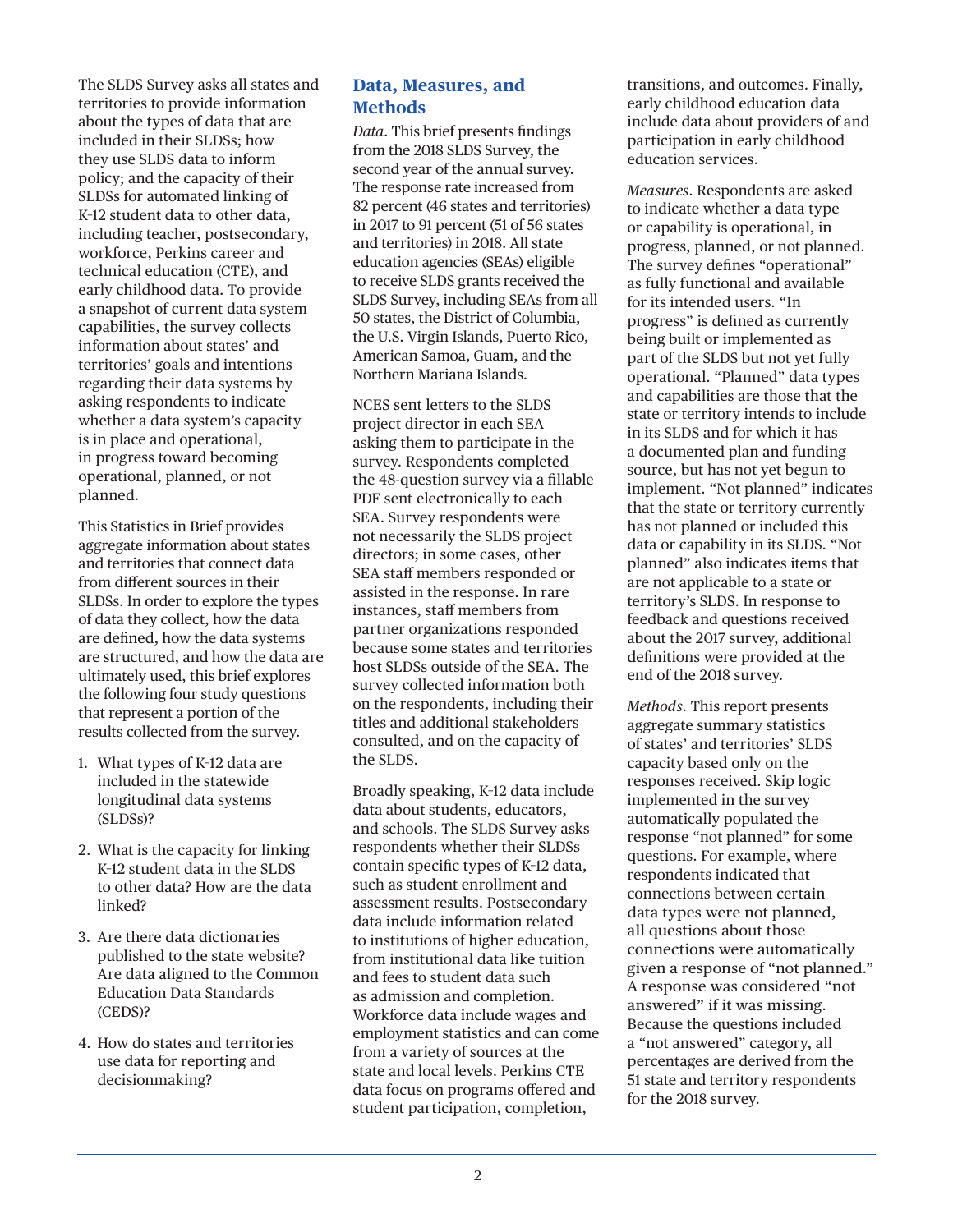One limitation of the survey is that the skills, resources, and expertise of the respondents could vary across the states and territories, affecting their responses. In the data use section in particular, knowledge

of how other stakeholders use SLDS data could vary. Additionally, changes in the respondent from a state or territory from year to year may limit the ability to understand trends over time.

For more information about the data, measures, and methods used in this brief, please see the **Methodology and Technical Notes** section at the end of the report.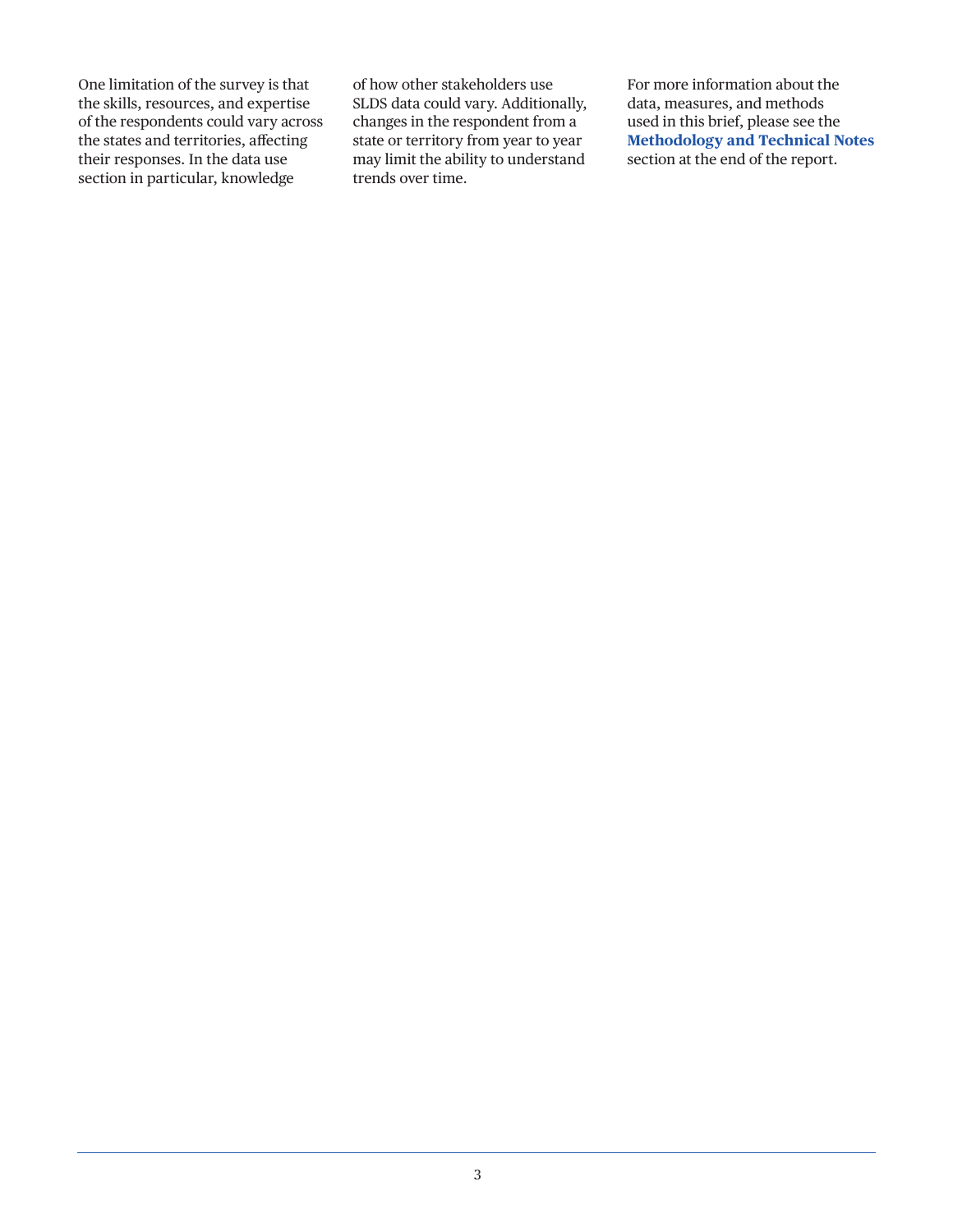## **STUDY QUESTIONS**

**1 What types of K–12 data are included in the statewide longitudinal data systems (SLDSs)?**

What is the capacity for<br>linking K-12<br>student data<br>in the SLDS **capacity for linking K–12 student data in the SLDS to other data? How are the data linked?**

**3** Are there data<br>dictionaries<br>published to th<br>state website?<br>Are data aligne **dictionaries published to the state website? Are data aligned to the Common Education Data Standards (CEDS)?**



### **Key Findings**

- K–12 student data were included in 94 percent of SLDSs (48 of 51 of the participating states and territories) in 2018 (figure 1).
- The K-12 student data types that were most commonly reported as operational by states and territories are student demographics, grade level, school enrollment and completion, transfer status, homelessness status, dropout history, attendance, and statewide summative assessment scores (figure 2).
- More than three-quarters of states and territories (79 percent) reported that they collect data across multiple agencies in a P-20W+ environment (figure 3).
- At least 70 percent of states and territories reported planned, in progress, or operational automated linkages between K–12 student and K–12 teacher (71 percent), postsecondary (79 percent), Perkins CTE (83 percent), and early childhood (80 percent) data (figure 4).
- K-12 student data are linked with data from other sectors using a variety of strategies (figure 5). The most common operational strategies include course assignments for K–12 teacher data (71 percent), an element match process for postsecondary data (65 percent), and assigned unique identifiers for Perkins CTE (73 percent) and early childhood data (61 percent).
- States and territories use linked data to enable several replicable, automated processes (figure 6). About one-third of states and territories reported operational capabilities to move student data from K–12 to in-state postsecondary institutions through e-transcripts (39 percent), from local education agencies (LEAs) to the SEA through Student Records Exchange (SRE or SREx) (35 percent), and from K–12 to other states' postsecondary entities via e-transcripts (31 percent).
- Nearly three-quarters of states and territories (73 percent) reported having operational comprehensive data dictionaries for K–12 student data (figure 7).
- For states and territories with comprehensive data dictionaries, one-third (33 percent) reported that their K–12 student data elements are aligned to CEDS (figure 8).
- The survey asks about several common data uses, including for instructional support, resources for stakeholders, and decisionmaking (figure 9). The most commonly reported data use for almost all sectors of data was in resources like scorecards or dashboards for the public, parents, and community members.
- In addition to the uses discussed above, states and territories indicated that they use data for additional federal and state reports not specific to a sector (figure 10). Forty-three percent of states and territories reported operational use of data for data quality reports, and 37 percent of states and territories reported operational use of data for reports to the governor or legislature.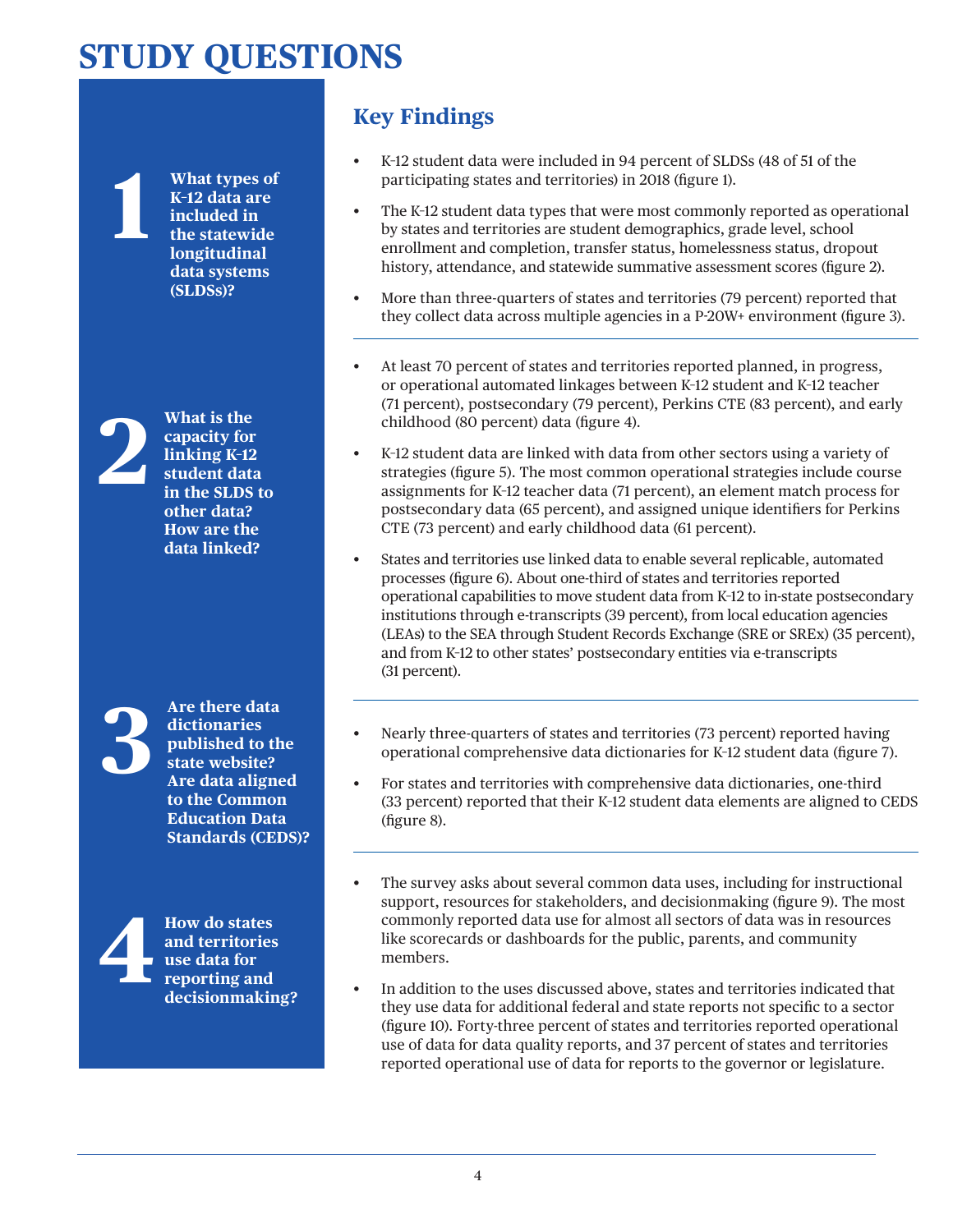# **1 What types of K–12 data are included in the statewide longitudinal data systems (SLDSs)?**

Not surprisingly given that most SLDSs are initially built in SEAs, 2017 and 2018 survey respondents indicated that K–12 student data play a key role in their SLDS projects. K–12 student data were included in 94 percent of SLDSs (48 of 51 states and territories that responded to the survey) in 2018 (figure 1). That percentage is almost unchanged from 96 percent (44 of 46 states and territories) in the 2017 survey.

States and territories reported the current operational status of 24 types of K–12 student data in their SLDSs (figure 2). Respondents indicated whether each data type was "operational," "in progress," "planned," or "not planned." Figure 2 and subsequent figures show the percentage of respondents giving each of those four responses, along with the percentage who did not answer. The bars in the figures are centered on 0 for easier comparisons. Responses of "not planned" and "not answered" are shown in purple on the left side of the figure, and "operational," "in progress," and "planned" responses are shown in green on the right. "Operational" and "not planned" responses are shown closest to

#### **FIGURE 1. Number of states and territories with K–12 student data included in the SLDS: 2017 and 2018**



NOTE:  $N = 46$  in 2017 and  $N = 51$  in 2018.

SOURCE: U.S. Department of Education, National Center for Education Statistics, Statewide Longitudinal Data Systems (SLDS) Survey, Fall 2018.

the 0 point at center so that they can be easily compared. Because an "operational" response indicates that a data type or capability is fully functional and available for its intended users, most discussion focuses on those responses.

The K–12 student data types that were most commonly reported as operational by states and territories are student demographics (88 percent), grade level (88 percent), school enrollment and completion

(88 percent), transfer status (86 percent), homelessness status (82 percent), dropout history (82 percent), attendance (80 percent), and statewide summative assessment scores (80 percent). Notably, all of the data types most frequently cited as operational are required for federal reporting. There was no significant change from the 2017 survey to the 2018 survey in the percentage of states and territories reporting each type of K–12 student data as operational. Other operational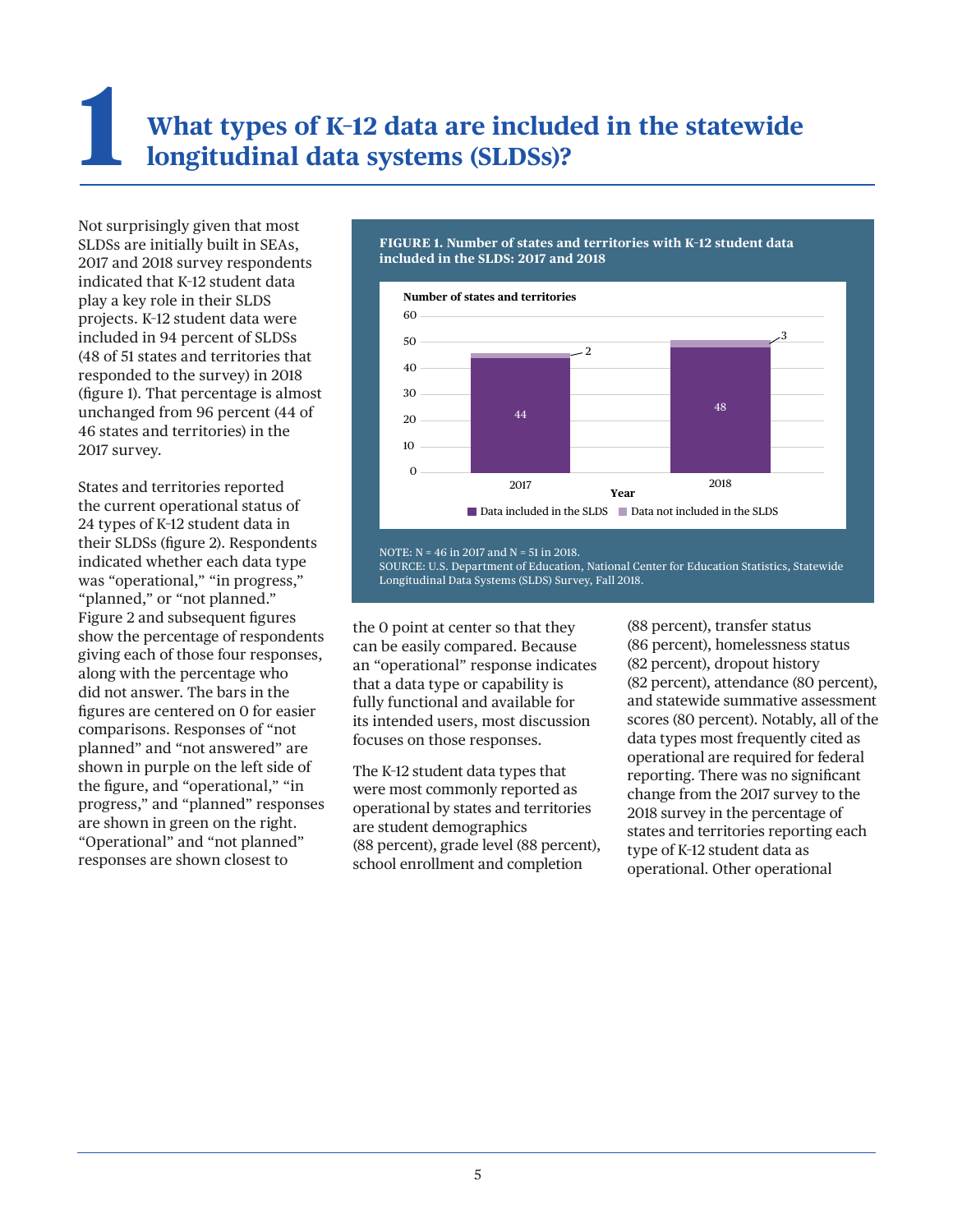student-level data types reported by more than three-quarters of states and territories are other program participation (78 percent), in-state dual enrollment (78 percent), diploma/certificate information (78 percent), and course enrollment (76 percent).

The 2018 survey revealed that the K–12 data types least commonly reported as operational are kindergarten entry assessment scores (45 percent), out-of-state dual enrollment (35 percent), statewide benchmark assessment scores (33 percent), local benchmark assessment scores (24 percent), and

instructional methods used in the classroom (8 percent). These were also the least commonly operational data types in the 2017 survey. A significant number of states and territories (22 percent to 76 percent) indicated that they do not plan to include these data types in their SLDSs.





NOTE: N = 51. Detail may not sum to total due to rounding. "Other program participation" includes participation in free and reduced-price lunch, Title I, English language learners, and special education programs. AP refers to Advanced Placement. SOURCE: U.S. Department of Education, National Center for Education Statistics, Statewide Longitudinal Data Systems (SLDS) Survey, Fall 2018.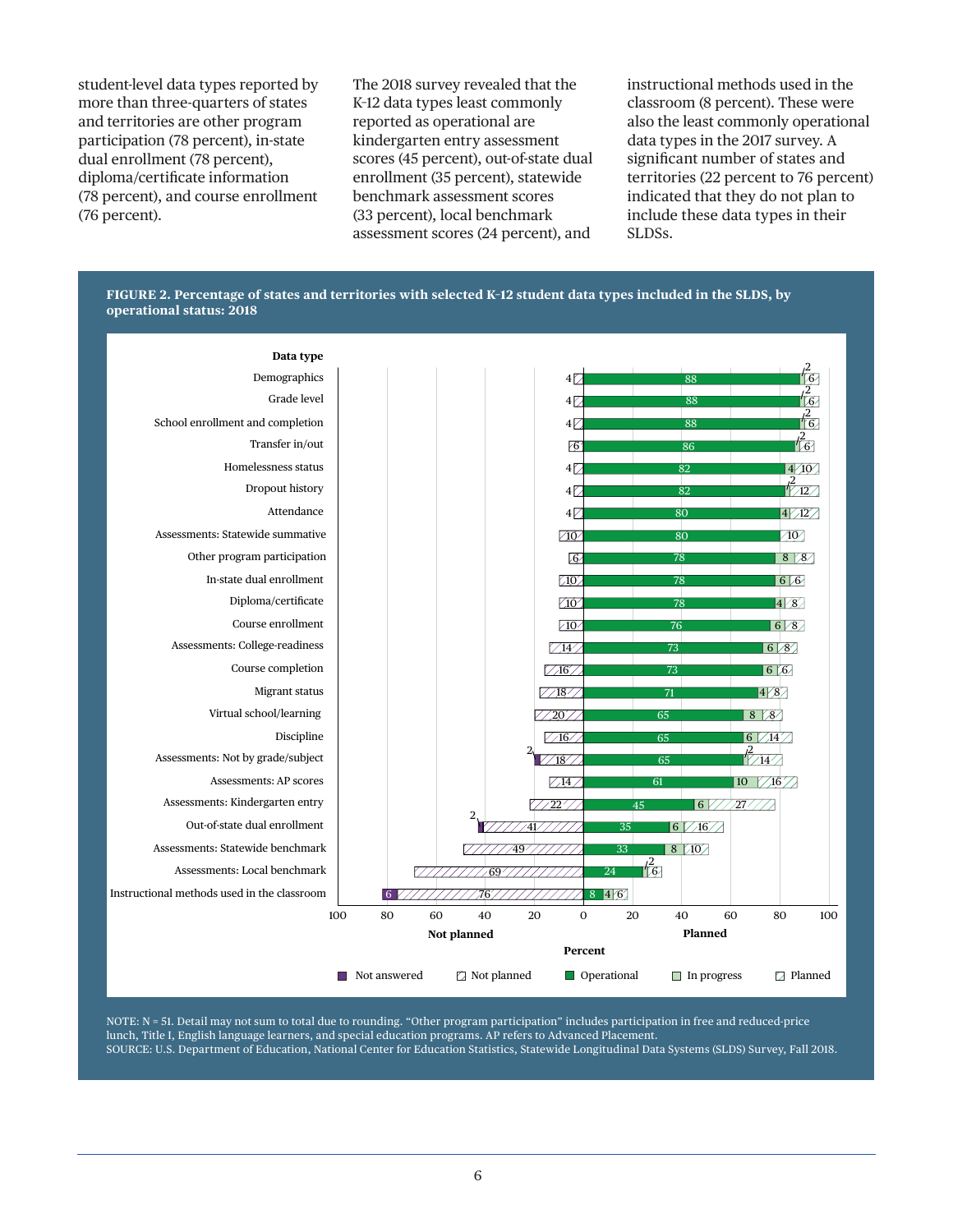# **2 What is the capacity for linking K–12 student data in the SLDS to other data? How are the data linked?**

More than three-quarters of states and territories responding to the survey (79 percent) reported that they collect data across multiple agencies in a P-20W+ environment (figure 3). The type of data system model used for P-20W+ SLDSs varies, with 41 percent of states and territories reporting using a centralized data system model,<sup>2</sup> 18 percent reporting using a federated model,<sup>3</sup> and 20 percent reporting using a hybrid model.4 Eighteen percent of states and territories reported that the question was not applicable, and 4 percent did not respond to the question.

#### **FIGURE 3. Percentage of states and territories with P-20W+ data collections, by model type: 2018**



NOTE: N = 51. Detail may not sum to total due to rounding. P-20W+ refers to data from prekindergarten (early childhood), K–12, and postsecondary through postgraduate education, along with workforce and other outcomes data (e.g., public assistance and corrections data). The specific agencies and other organizations that participate in the P-20W+ initiative vary from state to state.

SOURCE: U.S. Department of Education, National Center for Education Statistics, Statewide Longitudinal Data Systems (SLDS) Survey, Fall 2018.

4 A hybrid data model combines features of the centralized and federated models. For example, hybrid models may establish and maintain data linkages through common identifiers such as Social Security number, name, date of birth, and student identifier, while data such as enrollment, attainment, and assessment information are kept separate until requested by researchers or other users.

<sup>2</sup> In a centralized data model, all participating source data systems periodically copy their data to a single, centrally located data repository that organizes, integrates, and stores them using a common data standard. Users can query the system to access the data that they have been authorized to view and use.

<sup>3</sup> In a federated data model, individual source data systems maintain control over their own data but agree to share some or all of their data with other participating systems upon request. Users submit queries via a shared intermediary interface that then searches the independent source systems. Data from source systems are located and matched to fulfill a specific data request. The linked data are not stored but rather are removed once cached and delivered.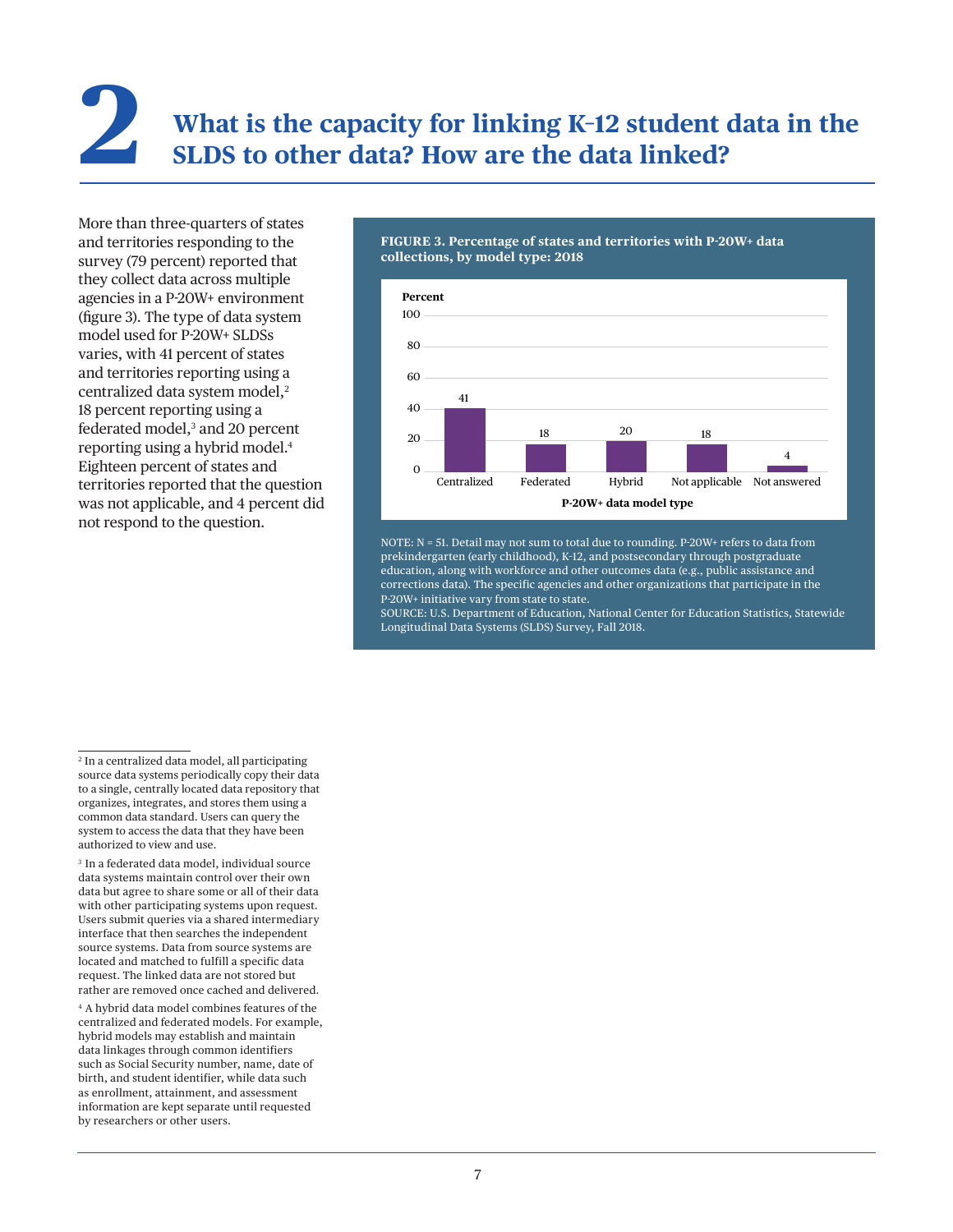A little more than half of states and territories reported having operational automated infrastructure to link K–12 student data to postsecondary data (51 percent), to Perkins CTE data (53 percent), and to early childhood data (53 percent) (figure 4).

A smaller percentage of states and territories have operational automated links between K–12 student data and K–12 teacher data (43 percent) and workforce data (31 percent). Less than one-third of states and territories do not plan to link K–12 student data to data from

all the other sectors. Almost threequarters of states and territories reported planned, in progress, or operational automated linkages between K–12 student and K–12 teacher, postsecondary, Perkins CTE, and early childhood data.



NOTE: N = 51. Detail may not sum to total due to rounding. CTE refers to career and technical education. SOURCE: U.S. Department of Education, National Center for Education Statistics, Statewide Longitudinal Data Systems (SLDS) Survey, Fall 2018.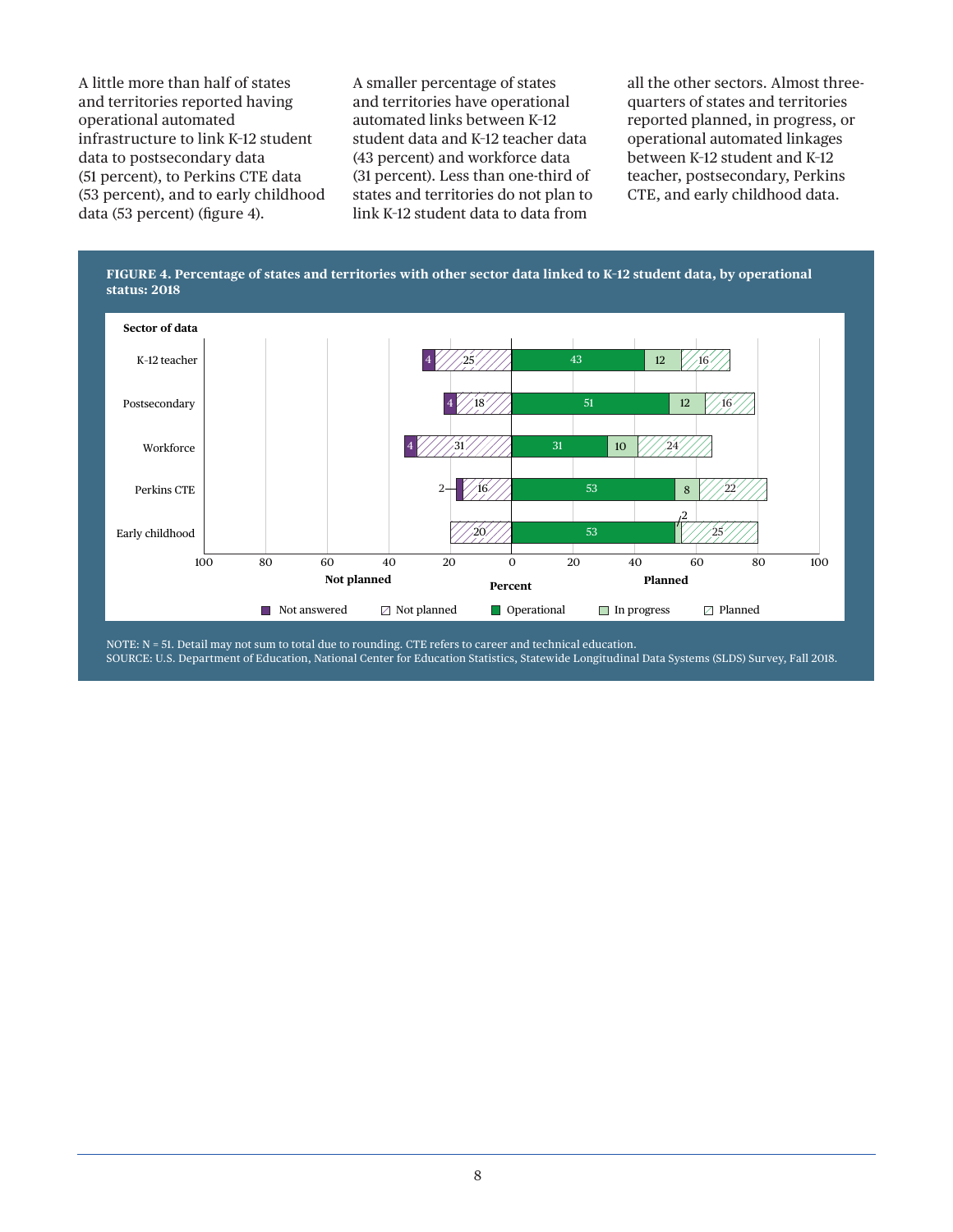#### **How Are Data Directly Linked to K–12 Student Data?**

It is important to be able to connect information about students to nonstudent entities like teachers or to long-term outcomes like workforce participation. These connections are possible only with direct linkages between K–12 student data and other data types.

K–12 student data are linked with data from other sectors using a variety of strategies (figure 5).

For K–12 teacher data, 71 percent of states and territories reported having operational linkages to K–12 student data through course assignments. Sixty-three percent of states and territories reported

using statewide unique teacher identification numbers (IDs) as part of their strategy to link K–12 student data to K–12 teacher data. Data linking methods are not mutually exclusive; for example, many of the states and territories that reported linking K–12 teacher and student data through course assignments also use statewide unique IDs.



NOTE: N = 51. Detail may not sum to total due to rounding. CTE refers to career and technical education. ID refers to unique identifier. SOURCE: U.S. Department of Education, National Center for Education Statistics, Statewide Longitudinal Data Systems (SLDS) Survey, Fall 2018.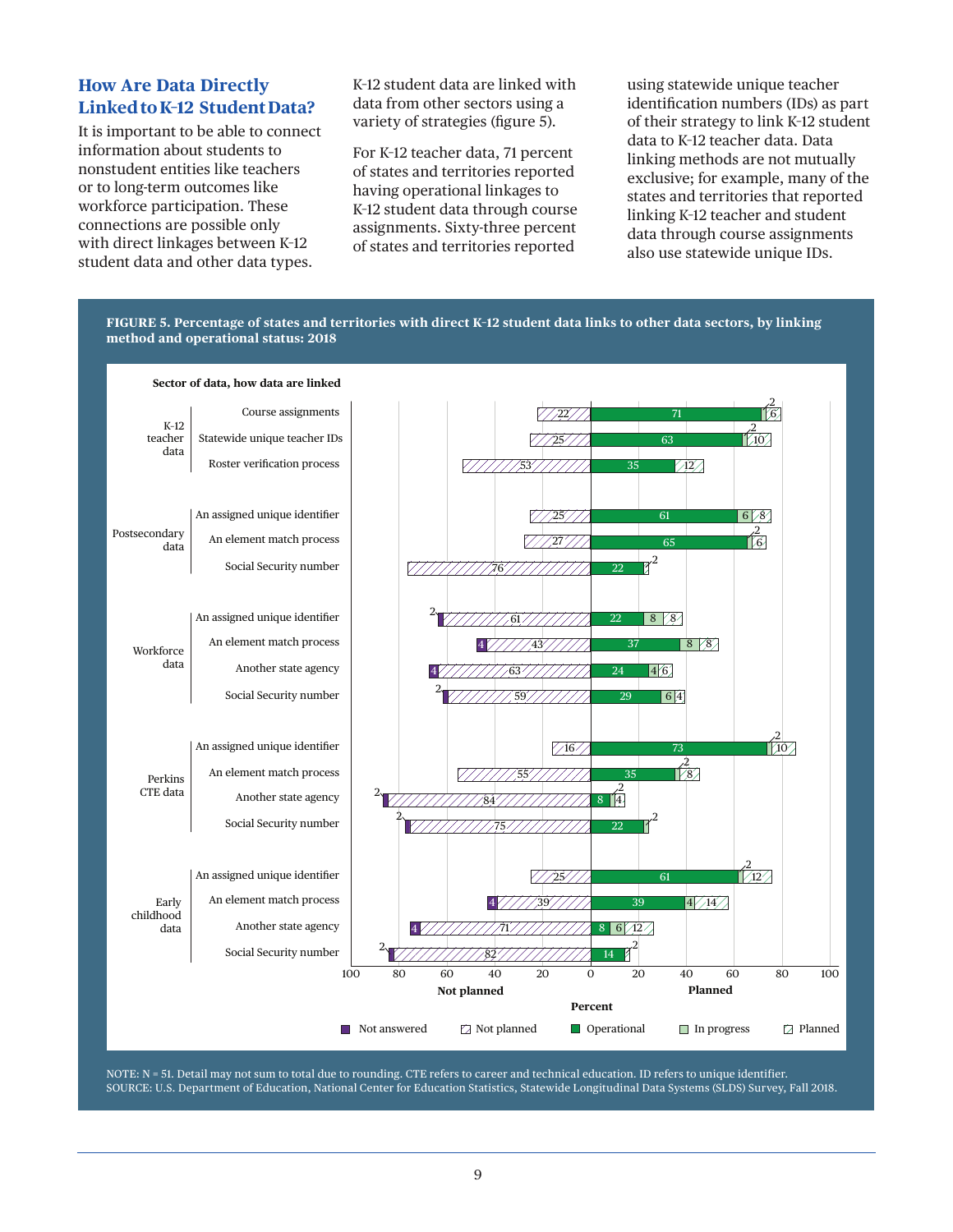States and territories most commonly reported using an element match process<sup>5</sup> to connect K–12 student data to postsecondary data (operational in 65 percent of responding states and territories) and workforce data (operational in 37 percent of responding states and territories). Assigned unique identifiers were the method most commonly reported as operational for connecting K–12 student data to Perkins CTE data (73 percent) and to early childhood data (61 percent). Overall, respondents reported few significant changes to how they link data between the 2017 and 2018 surveys.

States and territories use linked data to enable several replicable, automated processes (figure 6). The processes most commonly reported as operational by states and territories included moving student data from K–12 to in-state postsecondary institutions through e-transcripts (39 percent), moving student data from LEAs to the SEA through Student Records Exchange<sup>6</sup> (SRE or SREx) (35 percent), and

moving student data to other states' postsecondary entities via e-transcripts (31 percent). Less commonly reported as operational were moving student data across LEAs in the state through Student Records Exchange (24 percent); cross-state data sharing with the Southeast Education Data Exchange, the Midwest Education Information Consortium, the Wage Record Interchange System (WRIS) or WRIS 2 (14 percent); and moving student data to other states' SEAs via Student Records Exchange (4 percent).





NOTE: N = 51. Detail may not sum to total due to rounding.

SOURCE: U.S. Department of Education, National Center for Education Statistics, Statewide Longitudinal Data Systems (SLDS) Survey, Fall 2018.

<sup>5</sup> An element match process uses one or more data elements to link or connect records or datasets. For example, a state or territory may use student characteristics such as date of birth, last name, and grade level to connect records between postsecondary and K–12 data systems.

<sup>6</sup>A Student Record Exchange application facilitates the secure and efficient electronic exchange of student records as students move between schools.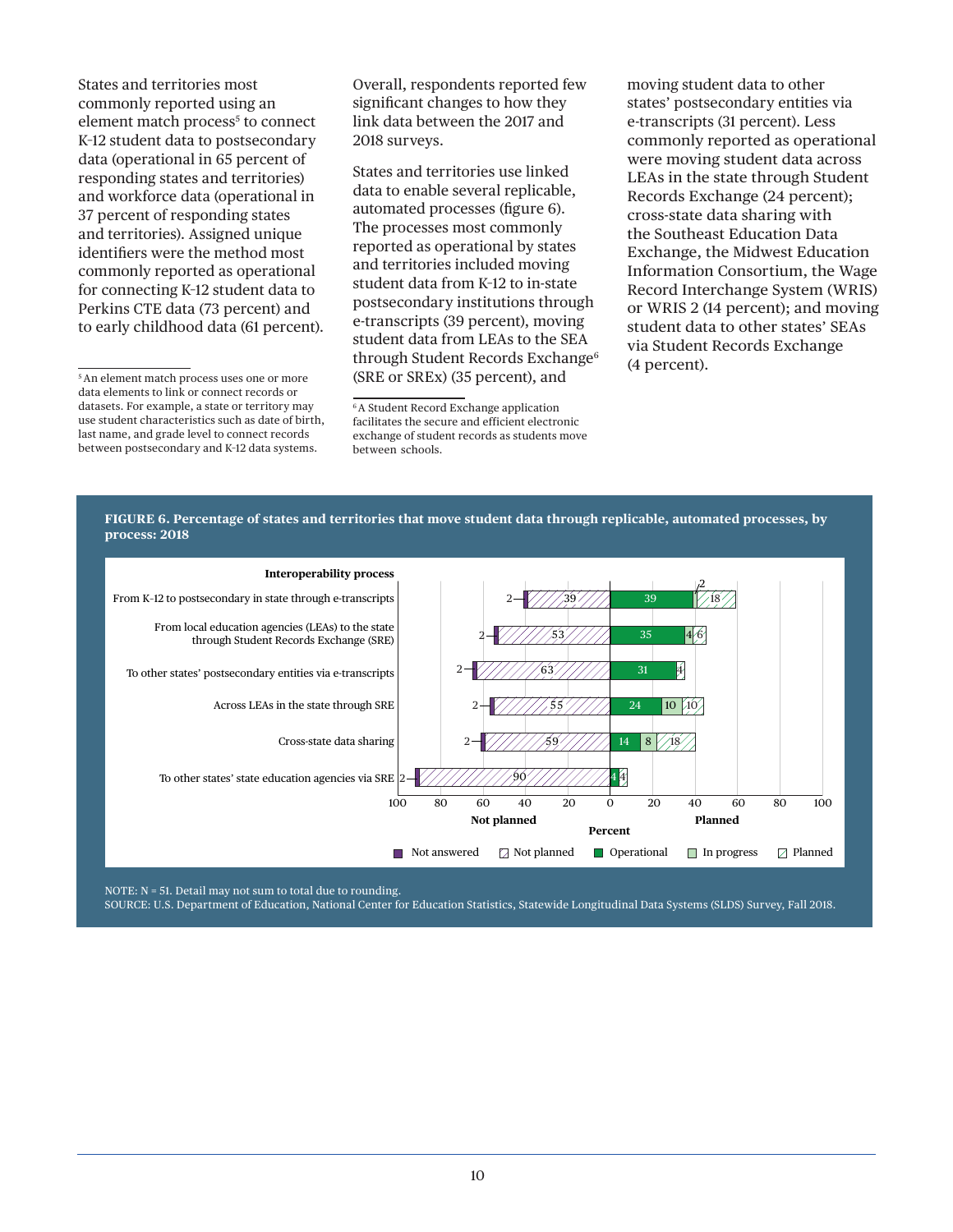## Are there data dictionaries published to the state website? Are data aligned to the Common Educations Standards (CEDS)? **website? Are data aligned to the Common Education Data Standards (CEDS)?**

States and territories reported on the status of comprehensive data dictionaries by sector that contain metadata such as definitions, option sets, type, or field length, as well as whether those dictionaries are published publicly to state websites (figure 7). Nearly three-quarters of

states and territories (73 percent) reported having operational comprehensive data dictionaries for K–12 student data, and over half of respondents reported having operational dictionaries for postsecondary and Perkins

CTE data (57 and 53 percent, respectively). Comprehensive data dictionaries for workforce and early childhood data were somewhat less commonly reported as operational and published to state websites (41 and 31 percent, respectively).





NOTE: N = 51. Detail may not sum to total due to rounding. CTE refers to career and technical education. SOURCE: U.S. Department of Education, National Center for Education Statistics, Statewide Longitudinal Data Systems (SLDS) Survey, Fall 2018.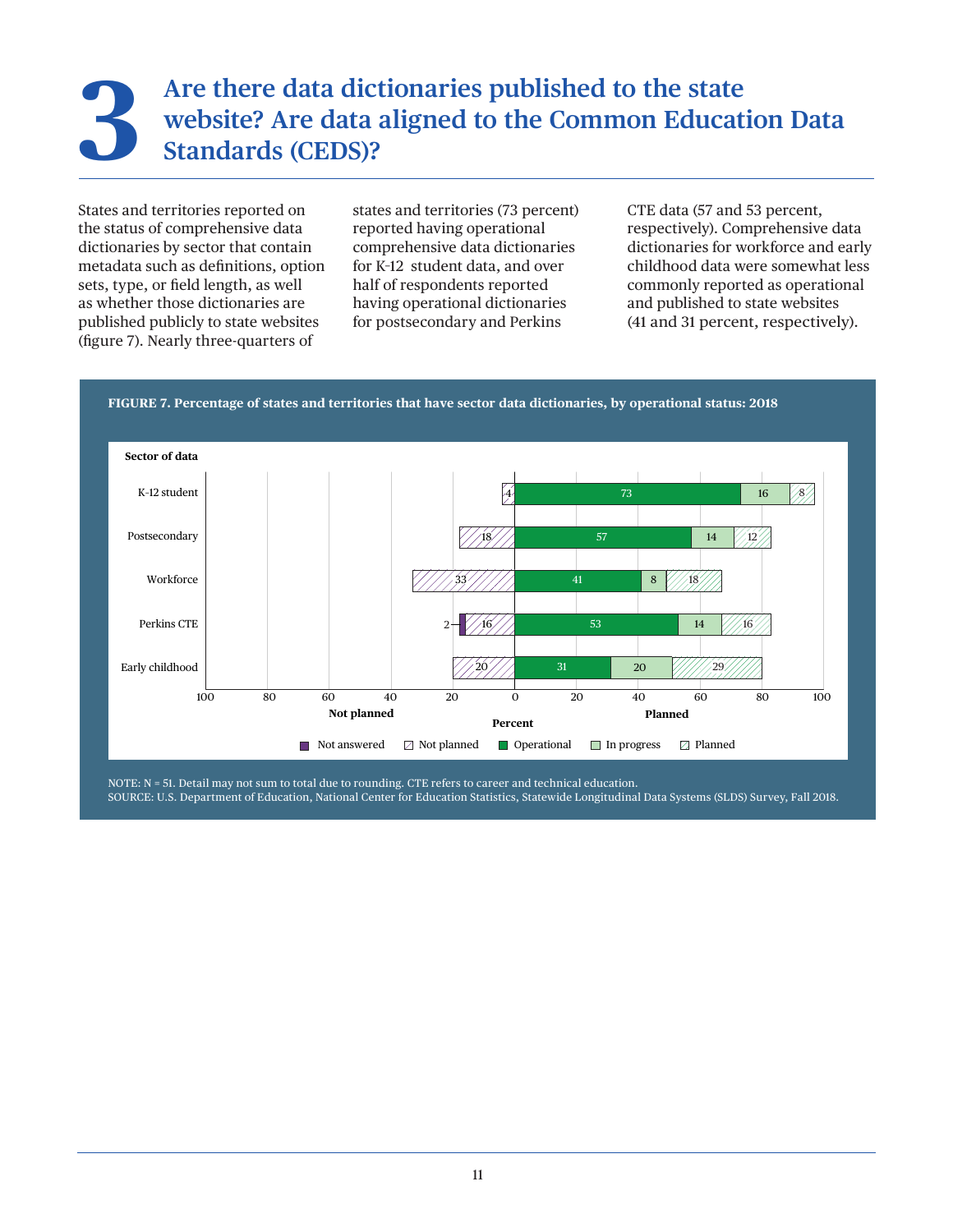For states and territories with comprehensive data dictionaries, one-third (33 percent) reported that their K–12 student data elements were aligned to CEDS (figure 8). Fewer states and territories reported that their postsecondary data elements

(18 percent) and Perkins CTE data elements (18 percent) were aligned to CEDS. Less commonly, respondents reported having CEDS-aligned early childhood data elements (12 percent) and workforce data elements (10 percent) in a comprehensive data dictionary.

A majority of states and territories reported planning or being in the process of aligning to CEDS all data apart from workforce data. Twentyfive percent of states and territories report not planning to align K–12 student data to CEDS.



NOTE: N = 51. Detail may not sum to total due to rounding. CTE refers to career and technical education. SOURCE: U.S. Department of Education, National Center for Education Statistics, Statewide Longitudinal Data Systems (SLDS) Survey, Fall 2018.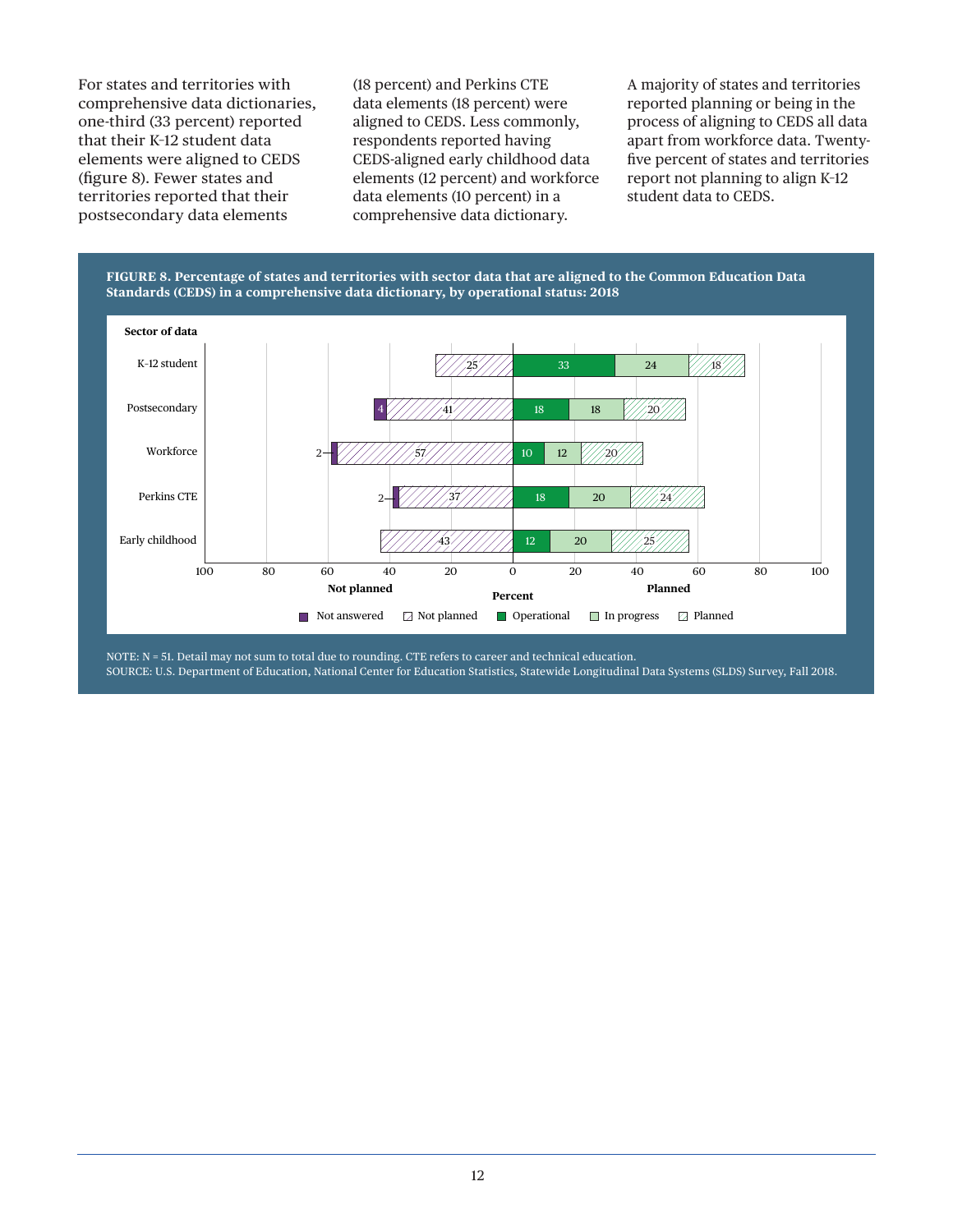## **4 How do states and territories use data for reporting and decisionmaking?**

#### **Data Used for Instructional Support, Resources for Stakeholders, and Decisionmaking**

The survey asked respondents to report how they use K–12 student, postsecondary, workforce, Perkins CTE, and early childhood data. Figure 9 shows how states and territories reported using data to support instruction, create resources for stakeholders, and make decisions. The most common use for almost all sectors of data was in resources like scorecards

or dashboards for the public, parents, and community members. Sixty-five percent of states and territories reported that the use of K–12 data in these resources was operational, 47 percent of states and territories reported that the use of postsecondary data in these

#### **FIGURE 9. Percentage of states and territories with sector data used for instructional support, resources, and decisionmaking, by operational status: 2018**



NOTE: N = 51. Detail may not sum to total due to rounding. CTE refers to career and technical education. SOURCE: U.S. Department of Education, National Center for Education Statistics, Statewide Longitudinal Data Systems (SLDS) Survey, Fall 2018.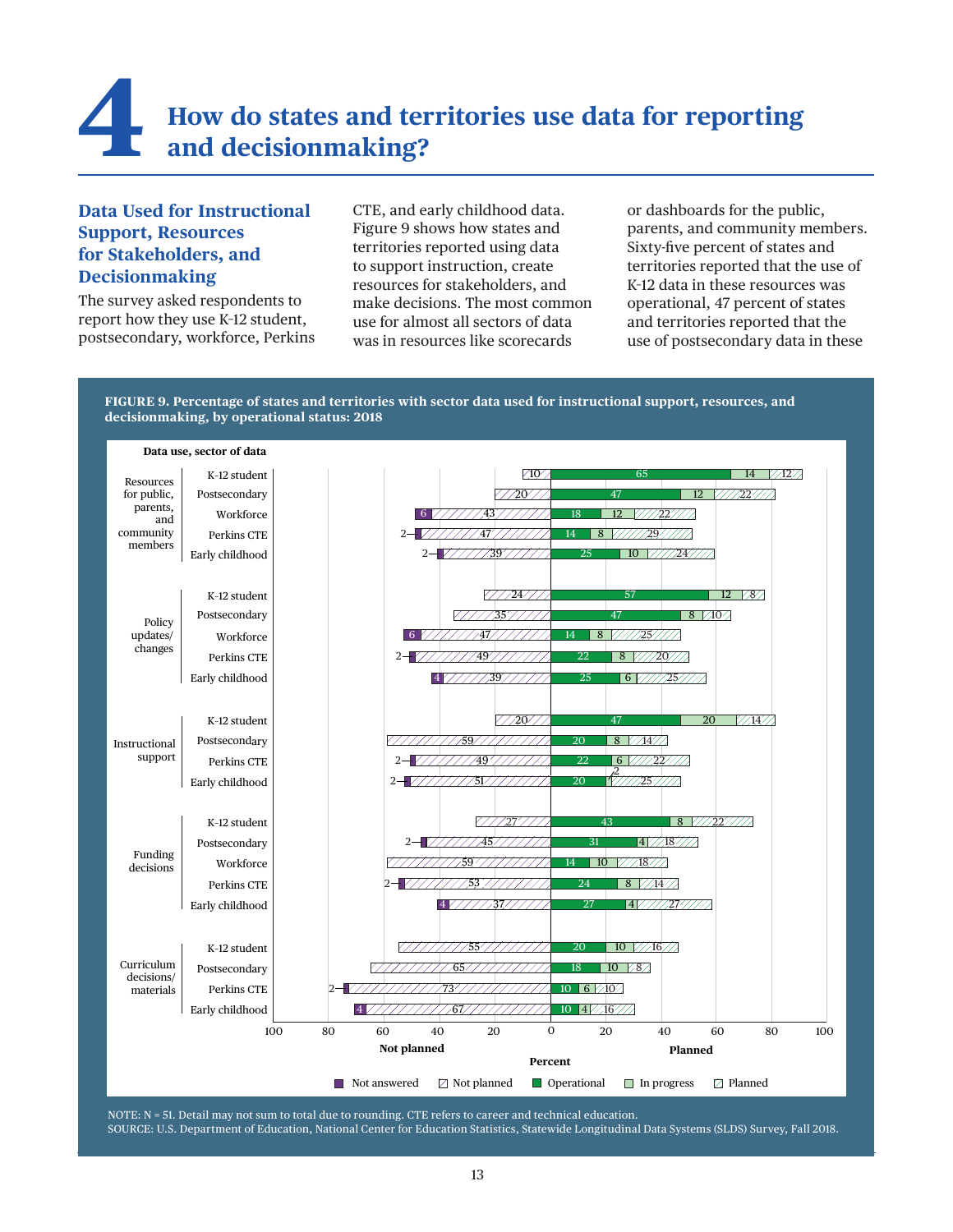resources was operational, and 25 percent reported that the use of early childhood data in these resources was operational. Data across all sectors are less commonly used for curriculum decisions or materials, with more than half of states and territories responding that they are not planning this use of data.

#### **Data Used for Additional Federal and State Reports**

In addition to the uses discussed above, states and territories indicated that they use data for

additional types of federal and state reports not specific to a sector (figure 10). Forty-three percent of states and territories reported operational use of data for data quality reports, which describe issues like error rates and the timeliness of data submissions and certifications. Thirty-seven percent of states and territories reported operational use of data for reports to the governor or legislature.

About one-third of states and territories reported operational uses of SLDS data for reports on research, policy agendas, or strategic plans (35 percent); agency or board reports on goals, initiatives, and policy attainment (31 percent); and reports about student nonparticipation in statewide assessments for reasons such as medical emergency, absence, or opting out of testing (31 percent). The use of SLDS data for reports on usage statistics by user role, like teachers, administrators, SEAs, the public, or other users, was somewhat less common, with less than a quarter of states and territories reporting this data use as operational (24 percent).





NOTE: N = 51. Detail may not sum to total due to rounding. SEA refers to state education agency. SOURCE: U.S. Department of Education, National Center for Education Statistics, Statewide Longitudinal Data Systems (SLDS) Survey, Fall 2018.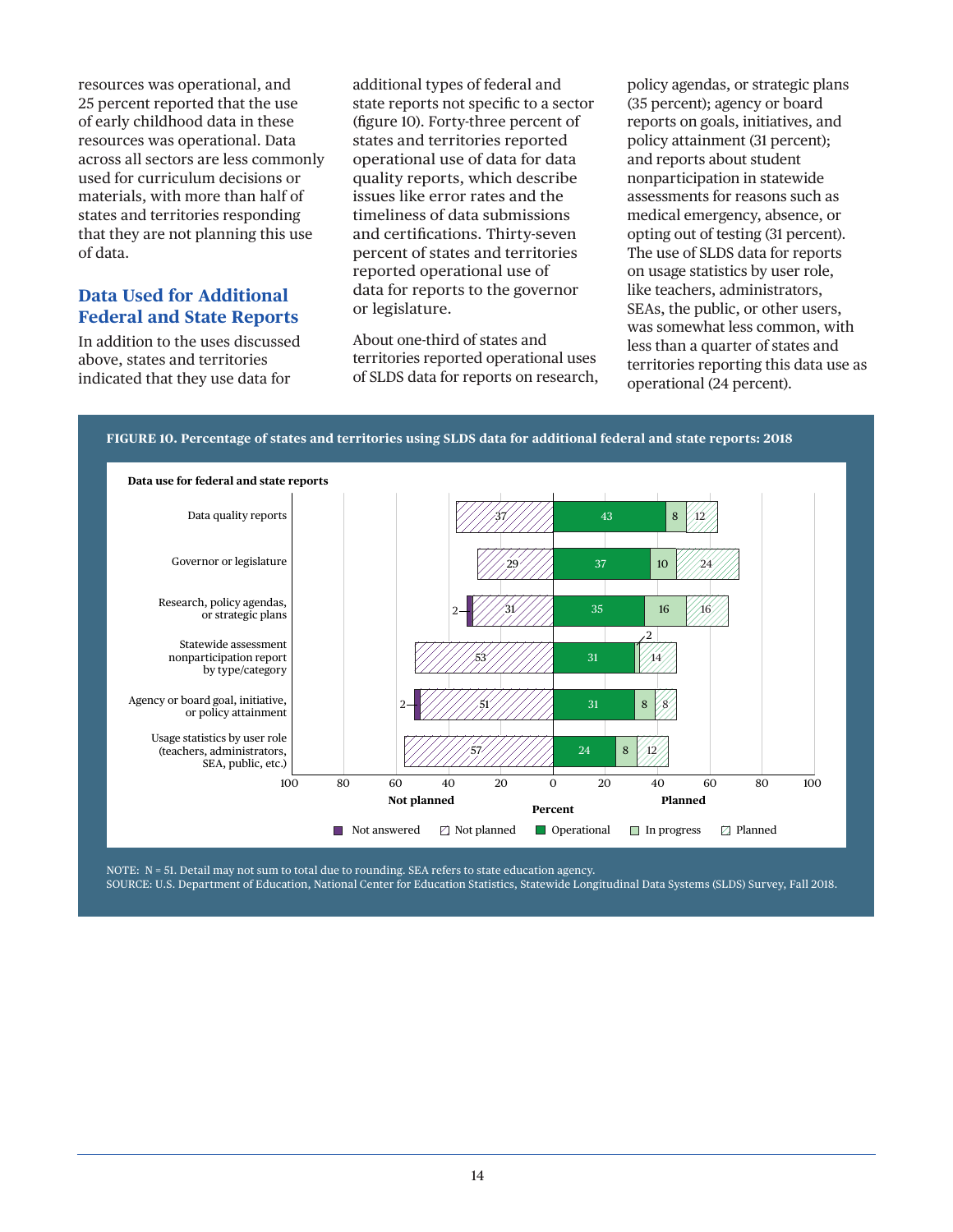## **FIND OUT MORE**

**For questions about content, to download this Statistics in Brief, or to view it online, go to**

**<https://nces.ed.gov/pub-search/pubsinfo.asp?pubid=2021126>**

#### **Readers may also be interested in the following NCES products related to topics covered in this Statistics in Brief:**

- *Statewide Longitudinal Data Systems (SLDS) Survey Analysis* (NCES 2020-157). [https://nces.ed.gov/](https://nces.ed.gov/pubsearch/pubsinfo.asp?pubid=2020157) [pubsearch/pubsinfo.asp?pubid=2020157.](https://nces.ed.gov/pubsearch/pubsinfo.asp?pubid=2020157)
- *The Feasibility of Collecting School-Level Finance Data: An Evaluation of Data From the School-Level Finance Survey (SLFS) School Year 2013–14* (NCES 2018-305). [https://nces.ed.gov/pubSearch/](https://nces.ed.gov/pubSearch/pubsinfo.asp?pubid=2018305) [pubsinfo.asp?pubid=2018305.](https://nces.ed.gov/pubSearch/pubsinfo.asp?pubid=2018305)
- *The Forum Guide to Collecting and Using Attendance Data*  (NFES 2017-007). [https://nces.ed.gov/pubSearch/](https://nces.ed.gov/pubSearch/pubsinfo.asp?pubid=NFES2017007) [pubsinfo.asp?pubid=NFES2017007](https://nces.ed.gov/pubSearch/pubsinfo.asp?pubid=NFES2017007).
- *Forum Guide to Facility Information Management: A Resource for State and Local Education Agencies*  (NFES 2018-156). [https://nces.ed.gov/pubsearch/](https://nces.ed.gov/pubsearch/pubsinfo.asp?pubid=NFES2018156) [pubsinfo.asp?pubid=NFES2018156.](https://nces.ed.gov/pubsearch/pubsinfo.asp?pubid=NFES2018156)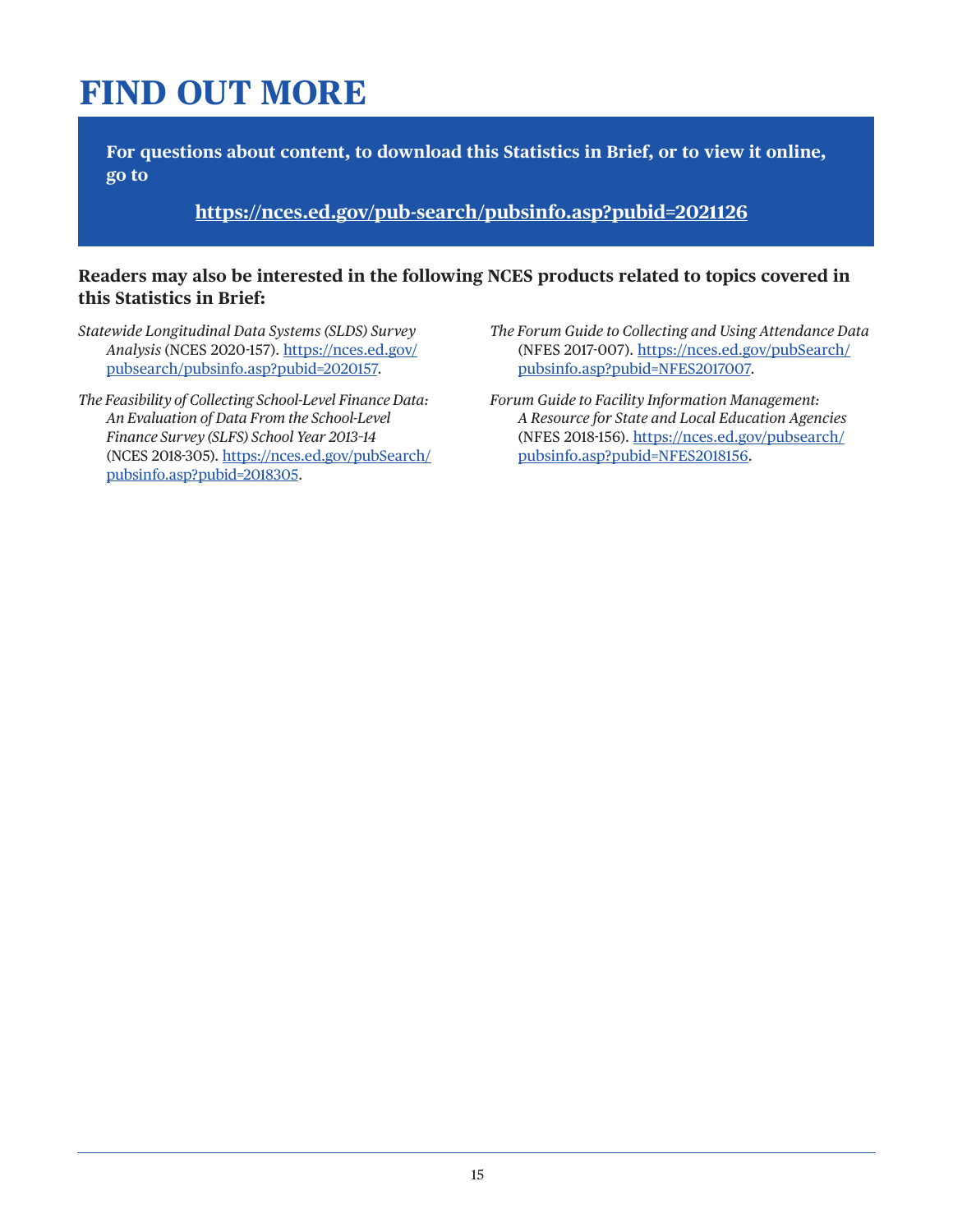### **Methodology and Technical Notes**

### **Overview of the SLDS Survey**

The Statewide Longitudinal Data Systems (SLDS) Survey was created to assess states' and territories' capacity for automated linking of K–12 student, teacher, postsecondary, workforce, Perkins career and technical education (CTE), and early childhood data in their SLDSs. Although states and territories that were awarded SLDS grants provide updates on the progress of their data systems, the SLDS Survey formally and systematically collects SLDS capacity information across all states and territories. The information collected by the survey helps the National Center for Education Statistics (NCES) evaluate the SLDS Grant Program and improve the technical assistance that the program provides to states and territories in the areas of SLDS development, enhancement, and use.

The SLDS Survey was designed to inventory data systems in several ways. First, the survey asks states and territories to identify the types of data included and available for use in their SLDSs by providing a list of K–12 student data types and asking states and territories to indicate whether each type is operational, in progress, planned, or not planned for inclusion in the SLDS. The survey also asks whether there is automated infrastructure in place to link K–12 student data with data from five other sectors: K–12 teacher, postsecondary, workforce, Perkins CTE, and early childhood data. For each of these sectors, states and territories are asked how data are linked and what types of data within each sector are directly linked to K–12 student data. States and territories also are asked to report how they use data from each sector to inform policy, practices, and decisionmaking

based on a provided list of data uses. The response categories are defined at the onset of the survey as the following:

**Operational**—This data type or capability is fully functional and available for its intended users.

**In Progress**—The state is currently building or implementing this data type or capability as part of its SLDS, but it is not yet fully operational.

**Planned**—The state intends to include this data type or capability in its SLDS and has a documented plan and funding source to implement it, but implementation has not begun.

**Not Planned**—The state is currently not planning to include this data type or capability in its SLDS. "Not Planned" should also be marked for items that are not applicable to the SLDS at this time for reasons such as legislative prohibitions or "unadopted" interest.

### **Sample Frame/Selection**

The respondent universe for this survey included state education agencies (SEAs) from each of the 50 states, the District of Columbia, the U.S. Virgin Islands, Puerto Rico, American Samoa, Guam, and the Northern Mariana Islands. This was a census of the universe of SEAs eligible to receive grants through the SLDS Grant Program, thus sampling was not used.

#### **Data Collection**

The SLDS Survey was distributed to SLDS project directors in each SEA electronically as an e-mail attachment. In addition, NCES invited SLDS contacts to participate in a presurvey informational webinar to share further information about the survey's purpose and to

answer any questions. Survey recruitment began in August 2018, and respondents were asked to complete and return the survey by September 2018. However, completed surveys were still accepted through October 2018.

In 2018, surveys sent to SEA contacts were prepopulated with responses based on the state or territory's 2017 survey responses. Given the large number of survey items, feedback from the 2017 survey indicated that prepopulated responses would allow respondents to see how questions were answered the previous year and facilitate more consistent responses over time.

#### **Data Processing and Imputation**

Survey responses were collated from the returned fillable PDFs into a data file for analysis. No imputation was performed at either the unit or item level. Data cleaning was conducted to ensure that state and territory responses were recorded correctly, taking skip logic into account.

That is, survey respondents were directed to skip certain questions if particular data types or capabilities were not planned in their states or territories. Skipped responses were populated as "not planned" rather than "not answered." This approach ensured that the "not answered" category represented true missing responses and that those responses were not comingled with "not planned" responses that were missing only because of the skip logic.

#### **Response Rates**

Fifty-one of 56 SEAs completed the SLDS Survey, for a response rate of 91 percent. No weighting or imputations were used to address missing data in this survey.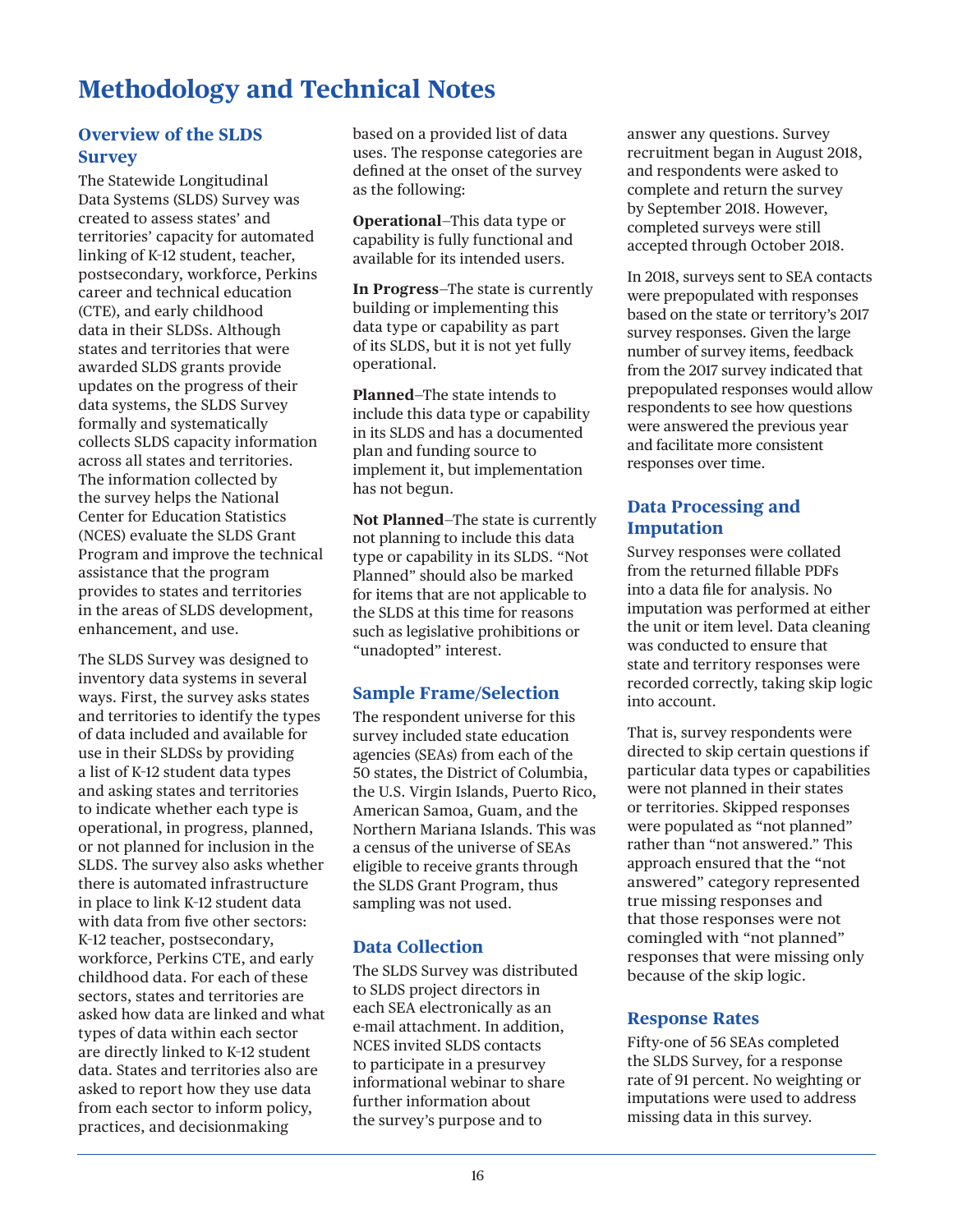#### **Data Validation**

One limitation of this survey is that responses might vary based on who provided the survey response. To address this limitation, the SLDS State Support Team (SST) conducted data validation on survey responses. The SST is a group of data systems experts who provide direct support to states related to the development, management, and use of SLDSs.

SST support is available regardless of whether the requesting state or

territory has received an SLDS grant. Data validation was conducted in two ways during data processing and analysis. First, the SST members reviewed survey data for their assigned states and communicated potential errors to the states so that they could review the data and make any needed corrections.

The second step was to provide SST members with aggregate analyses in order to further validate state responses.

#### **Statistical Procedures**

The survey data were analyzed to produce aggregate summary data showing the proportion of states and territories reporting that aspects of their SLDSs were operational, in progress, planned, or not planned, or that failed to answer. Because no sampling or weighting was performed, simple percentages were calculated and are presented in this brief.